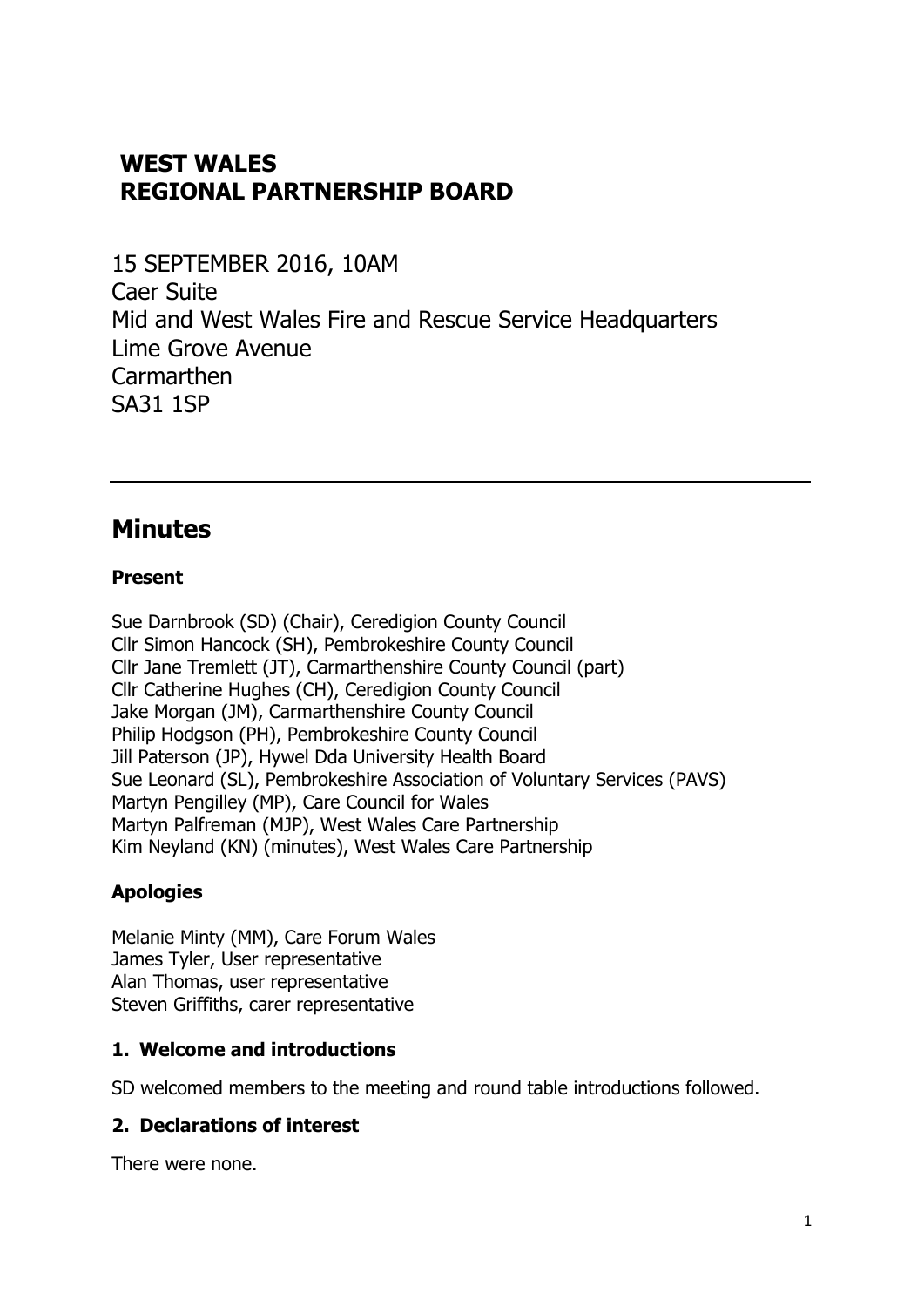## **3. Minutes of previous meeting, 16 June 2016**

The minutes were noted and agreed, subject to an amendment in the third line of Item 3 (page 2), which should read 'carer' rather than 'career'.

Update on actions:

- Terms of reference: Amendments agreed at the previous meeting had been incorporated.
- Non-Executive HB member: Nomination outstanding and to be confirmed. **ACTION: JP**
- Councillor Gareth Jones to be confirmed as Deputy for JT **ACTION: MJP**

Matters arising: Board membership

SL reported that she and MJP had progressed with recruitment of user and carer representatives to the Board, through a formal, public process. The Board was asked to endorse the appointment of James Tyler (supported by Pembrokeshire People First) and Alan Thomas as user representatives and Steven Griffiths as carer representative. This was agreed. MP would write to the new members on behalf of the Board to confirm their appointment, initially for a one year term. A recruitment process for a national third sector representative had run in tandem with that for users and carers but no suitable applications had been received. It was agreed that the recruitment process would be re-run for the national third sector representative and to seek the appointment of an additional carer and service user representative to the Board, the latter to be a child or young person. **ACTION: MJP/SL**

#### **4. Delivery of Board Priorities**

A paper setting out potential priorities was considered. It was agreed that:

- Priorities would need to be clearly framed against a shared strategic vision and within a context of increasing demand, constrained resources and new legislative requirements. A clear direction of travel was needed in which people were supported to take control of their own health and wellbeing, thereby reducing dependency on statutory service provision.
- They would need to reflect shared objectives that all partners signed up to, whilst accommodating some variance at local level and allowing different agencies to focus on particular areas
- They should be delivered over a three year time frame, with clear measures that reflect the aspirations of the Act and outcomes for citizens rather than the requirements of existing performance frameworks
- 'Pace setter' agencies would be identified for each priority area, with those agencies leading work for the region, reporting on progress to the RPB and identifying opportunities for upscaling.

Following discussion, it was agreed that MJP would facilitate further conversations with SD, JM, PH and JP to hone down a smaller number of priorities. Proposals,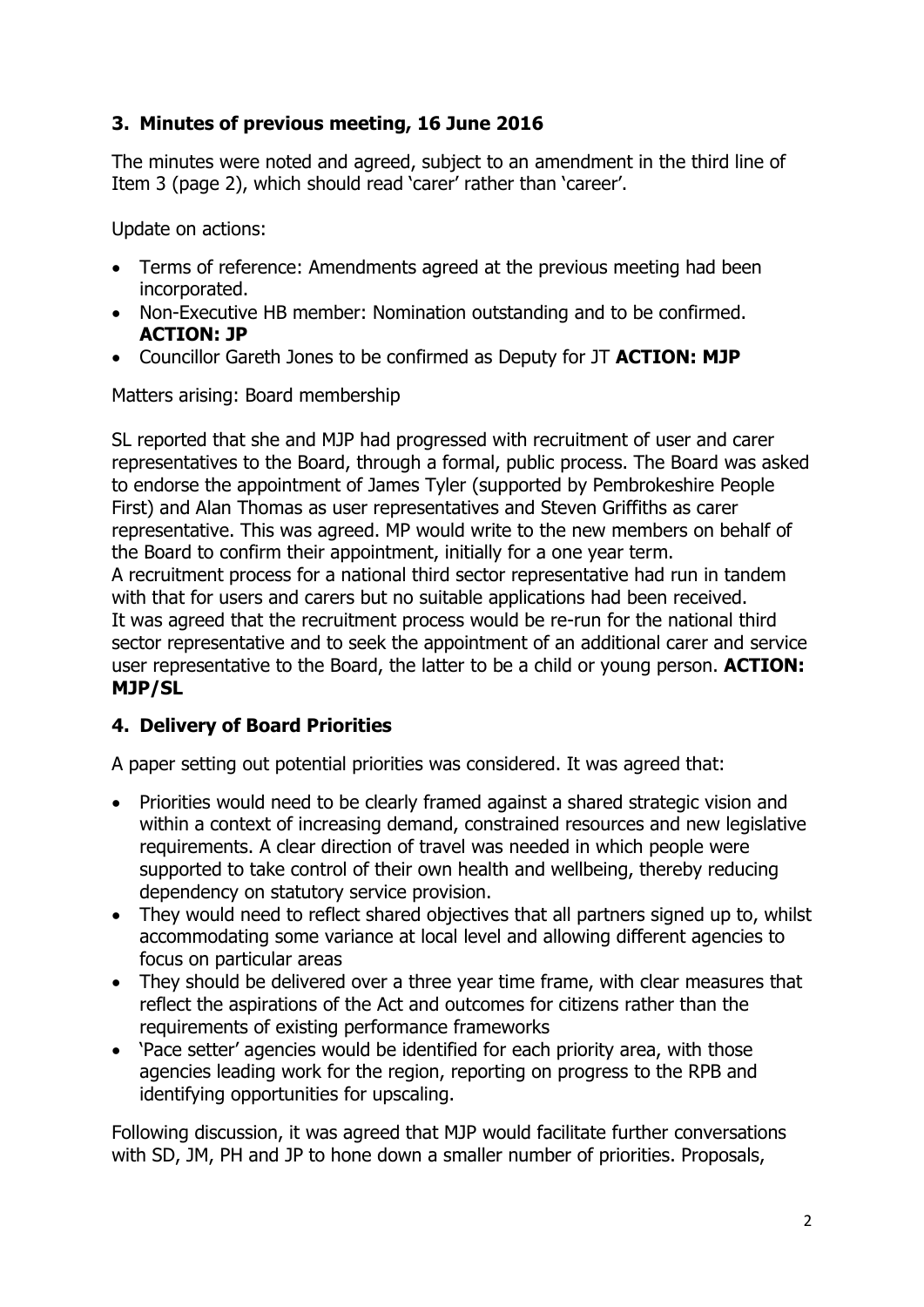including which agency would be pace setter for each priority, would be brought back for consideration by the Board. **ACTION: MJP**

## **5. Intermediate Care Fund Update**

The Board noted the Quarter 1 Report which had been submitted to Welsh Government in June 2016. Arrangements for the allocation of 'post-election' revenue funding, totalling £1.6 million for West Wales, was also noted. It was agreed that the new allocation would be distributed across the three county areas on a population basis and a top slice of 15% applied across each area to release funds to support identified regional priorities. Decisions on deployment of the remaining funding would be taken through recognised local governance structures and would focus on expanding existing priority programmes. It was important that colleagues from the third sector were fully part of the local prioritisation process.

It was agreed that MJP would communicate the above to relevant stakeholders. **ACTION: MJP**

It was further noted that Welsh Government had confirmed the continuation of ICF for the duration of the current Administration and that the Board needed to demonstrate a clear ownership of the Fund and how it was deployed into the future.

### **6. Population Assessment Update**

Progress in the production of the Population Assessment was noted. The value of the Assessment to the identification of priorities for integration was emphasised. Members recognised the considerable volume of work required for production of the Assessment, although it was noted that undertaking future Assessments would be less onerous as data would be collected and available on a routine basis. MP advised that the Board would be asked to sign off the Assessment in December 2016, allowing time for ratification by partner agencies as required by the Act. The Board was further advised that it had a statutory duty under Section14A of the Act to produce an Area Plan in response to the Population Assessment, by March 2018.

# **7. Citizen Engagement**

MJP provided background and summarised the findings of the report by Practice Solutions which identified two options for the Board to consider in meeting its obligations for effective engagement with users and carers. These were:

- Option A: Establishing a diverse panel of 8-10 users and carers who would meet periodically in a facilitated setting to consider the work of the Board and inform its priorities
- Option B (recommended): Convening different groups of 8-10 members from a standing panel to feed into different topics relating to the work programme

Members noted the report and expressed the view that it would be preferable to engage with citizens on a generic basis, thus giving a wider perspective from communities on current services and options for the future, including from people who did not currently use services. Such an approach – ideally with a fixed membership group – would also enable the development of an ongoing narrative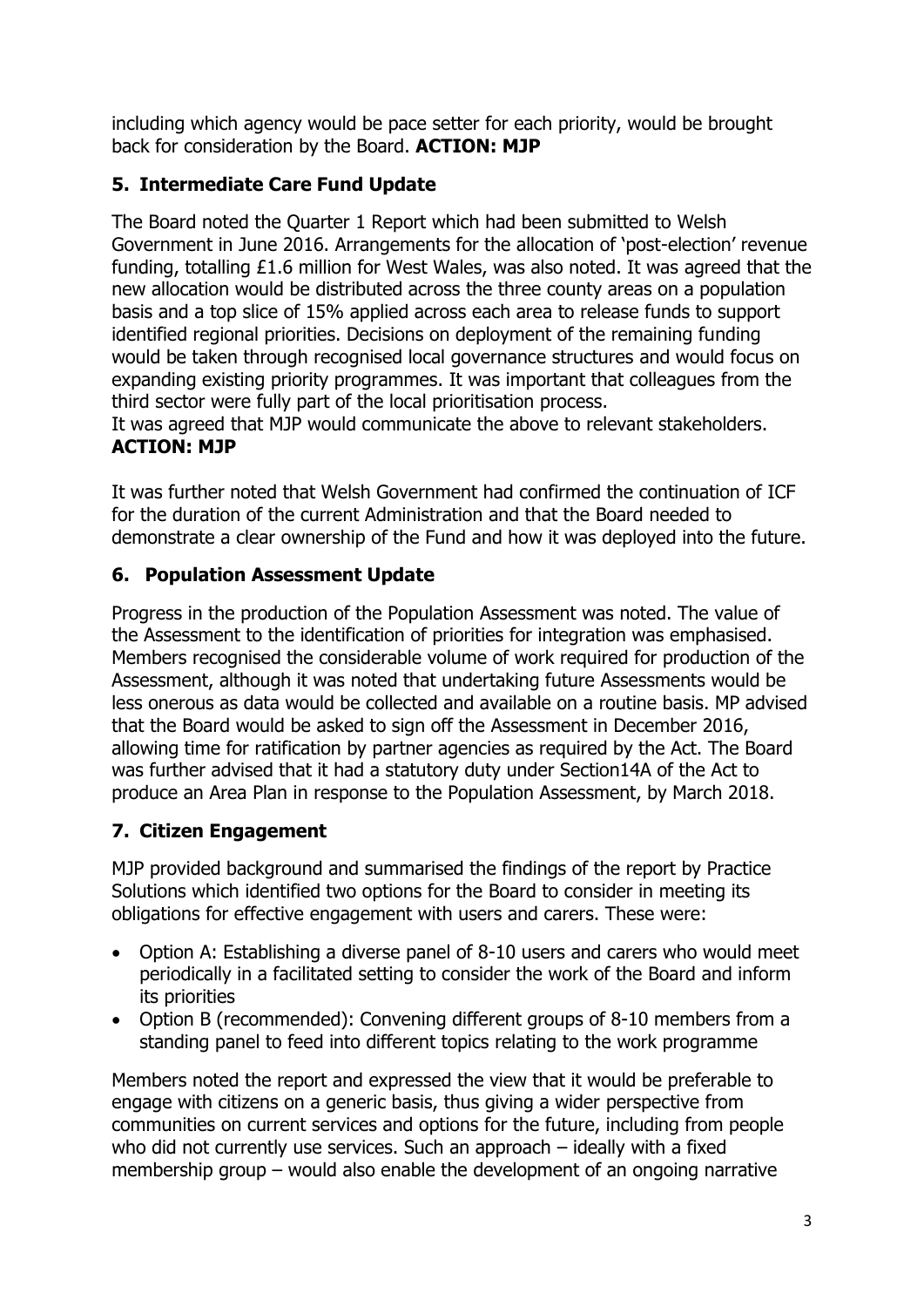over the changing nature of care and support, expectations on individuals etc. A citizens' panel of this type could complement service-based focus groups and provide a richer information base and ideas for transformation.

It was agreed that further work should be undertaken on developing a model along these lines, with recommendations coming back to the Board. **ACTION: MJP and SL**

# **8. Internal Reporting on the Regional Partnership Board**

MJP advised that a generic report would shortly be made available setting out the remit of the Board and its statutory responsibilities, for agencies to take as an information item through their internal decision-making processes. **ACTION: MJP**

# **9. Ministerial Meeting 29 September 2016**

MJP advised that Chairs of the seven Regional Partnership Boards across Wales would be meeting with the Minister for Social Services and Public Health on 29 September. It was agreed that specific policy and service issues and concerns would be more appropriately raised at meetings with civil servants. SD would be representing the Board on 29 September and would feed back at the next meeting. **ACTION: SD**

# **10. Local Updates**

Care Council for Wales

 MP advised that a new organisation, Social Care Wales would supersede the Care Council in April 2017. It would have an expanded role in relation to improvement and the SSIA would be integrated into the new organisation. The information hub would be developed to support implementation of legislation. The current role of the Care Council in relation to workforce registration would continue.

#### Ceredigion County Council

- CH reported that the Council was embarking on an ongoing programme of transformation of services to meet statutory requirements and respond to budget deductions. It would be important to share practice and outcomes across the Region.
- SD highlighted ongoing work on the Cylch Caron project based on an integrated model across primary, community and social care. Mid Wales Housing Association had recently been appointed as Delivery Partner.

#### Pembrokeshire County Council

- SH reported on ongoing work to integrate services across the statutory and independent sectors was highlighted, including the development of third sector brokers and engagement with GP clusters to improve integration.
- PH reported that the Council was performing well against KPIs but was on an ongoing journey of transformation within a challenging financial environment.